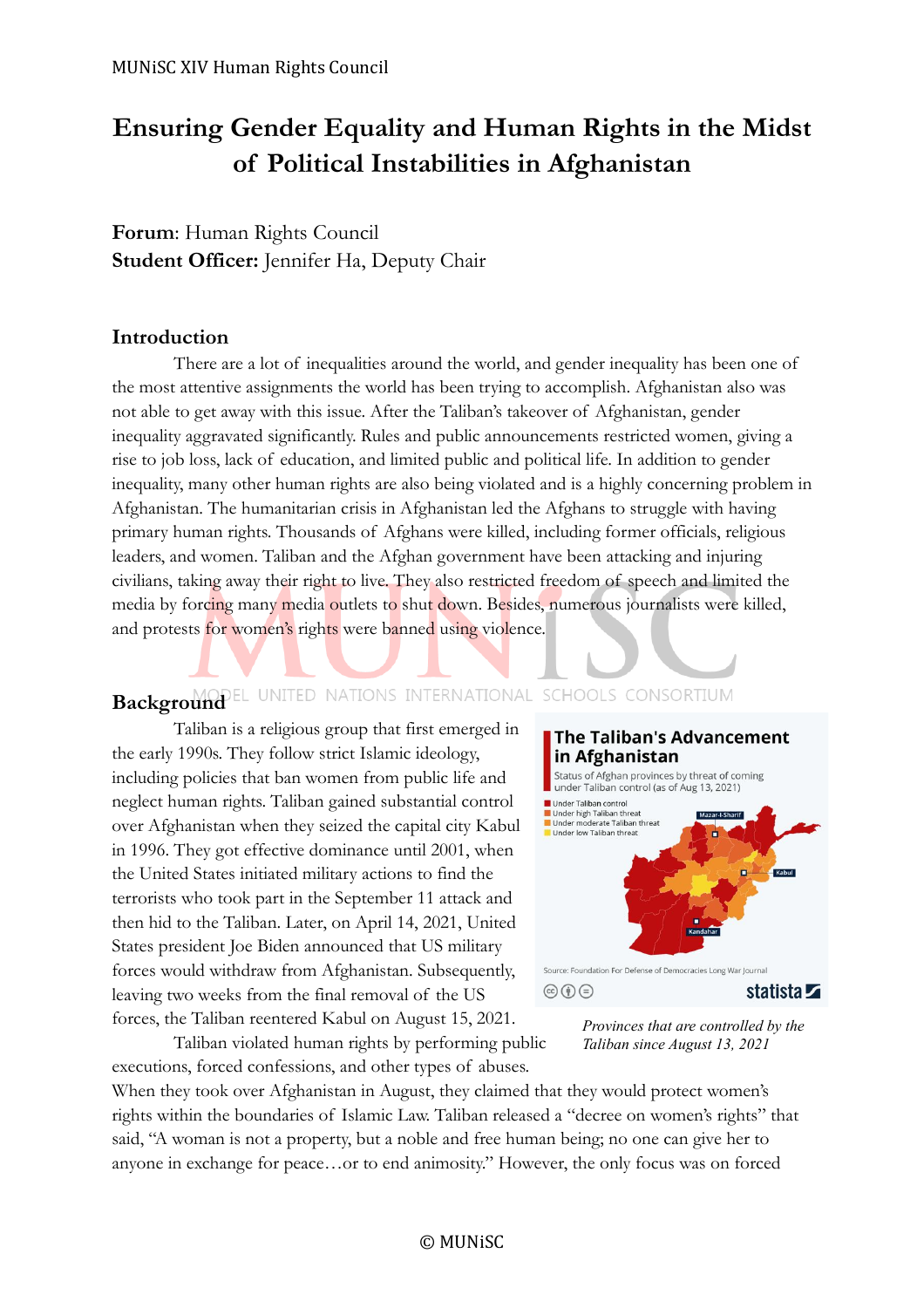#### MUNiSC XIV Human Rights Council

marriage and women's property, and there was no mention of education or work. The Taliban takeover interfered with the freedom and equality of women. Restrictions include women's right to work or have an education, inequality within the workplace, clothing regulation, and being obliged to be accompanied by a mahram (male relative).

# **Problems Raised**

#### *Sharia Law*

Sharia is a religious concept and law of Islam which makes up a part of the Islamic tradition. Taliban strictly follows Islamic law, putting up restrictions related to the law. Sharia law has stringent regulations in clothing, so women following this law are forced to wear burqas that cover the body from head to toe. Additionally, if a woman goes out alone without a mahram, they can be beaten up or reported. People who break the Taliban's law can be publicly executed, whipped, or stoned.



*Burqa worn by women in Afghanistan*

#### *Education*

Before, there were no barriers to girls obtaining an education. All 34 provinces of Afghanistan provided equal education to girls, but as reported on 14 November 2021, only 7 provinces out of 34 have been providing secondary school education. In addition, there isn't any specific decision or policy made across the country regarding education for both girls and boys. The de facto authorities mentioned that they were working to implement a policy across the country so that girls would be qualified to access all levels of education. Besides, the Taliban announced that they would allow girls to study if it was within the boundaries of Islamic law.

# **Key Organizations**

#### *Afghan Independent Human Rights Commission (AIHRC)*

The Afghan Independent Human Rights Commission (AIHRC) is an institution made for protecting and encouraging human rights in Afghanistan. They announced that they would initiate an independent procedure that would monitor human rights violations in Afghanistan. The institution put into consideration of the unproven claim about women and girls, human rights defenders, civil society leaders, and journalists. This request by AIHRC was recognized by more than 50 national, regional, and international organizations, which urged the UN Member States to begin a fact-finding mission or an independent investigation process for Afghanistan.

#### *United Nations Assistance Mission in Afghanistan (UNAMA)*

United Nations Assistance Mission in Afghanistan (UNAMA) is a UN Special Political Mission established to support peace and development for the state and people in Afghanistan. UN Human Rights and UNAMA's Human Rights Unit (HRU) assisted the government to continue implementing the Elimination of Violence against Women (EVAW) law. After carrying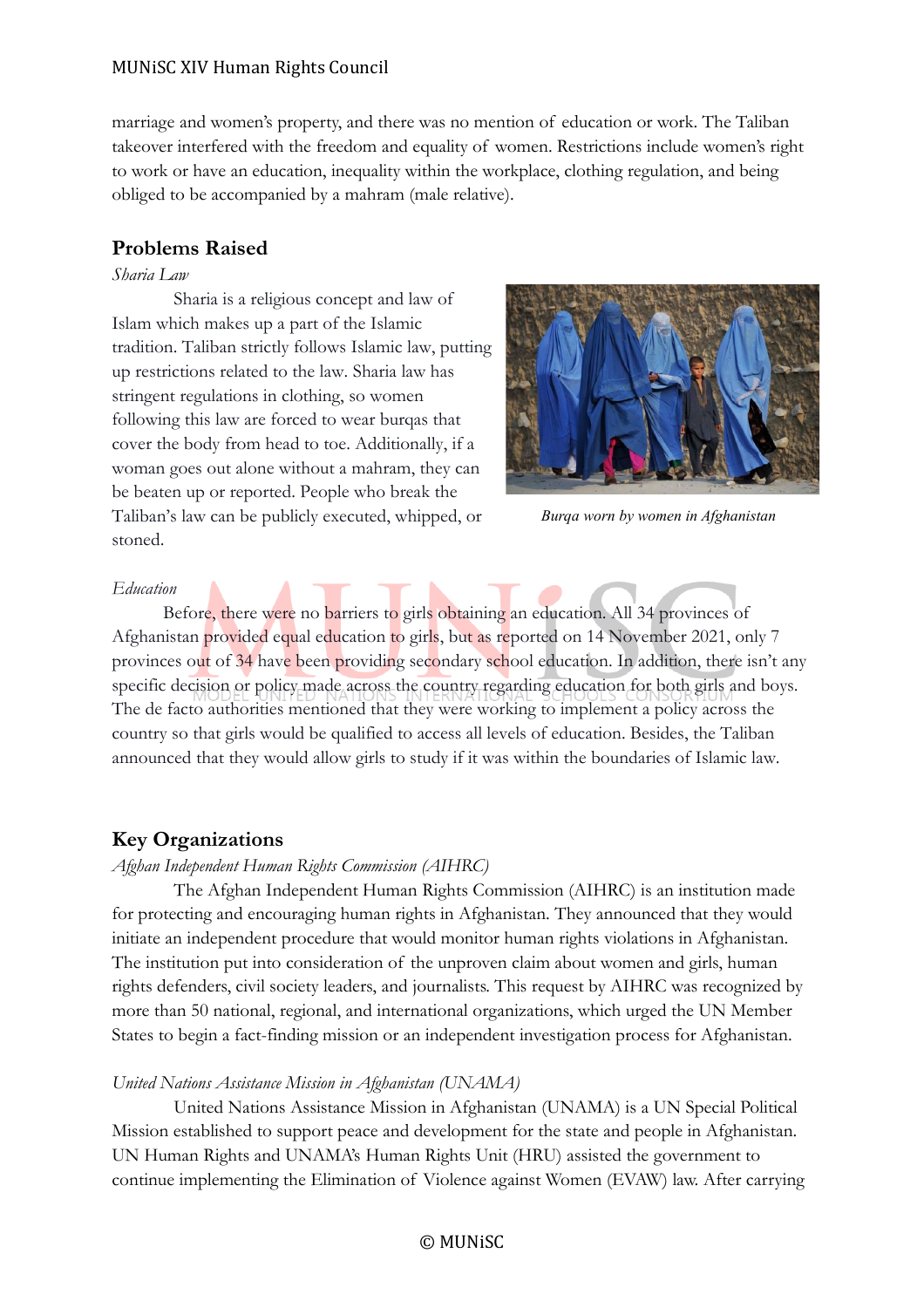#### MUNiSC XIV Human Rights Council

out the EVAW law there has been significant improvement in strengthening the legislative protection for women and girls. A result seen from this action was the police, prosecutors, and courts seen across the provinces of Afghanistan.

UNAMA also has kept a record of the crimes against women and girls to monitor the judicial process of the crimes and to grasp what kind of actions were taken from the justice system. The main state institutions that secure women's access to justice related to crimes are the Departments of Women's Affairs, EVAW prosecutors, and the Family Response Units of the Afghanistan National Police (ANP).



*Conviction rates for the crimes against women and girls reported to UNAMA*

#### *Ministry of Education*

The Ministry of Education in

Afghanistan is focusing on providing and developing quality education for everyone. In 2002, there were less than 1 million students enrolled in school, and recognizing the concerns, there has been more actions taken since then. After joining with other partners, there were some improvements: almost 7 million children were enrolled in school, and the number of girls was about 2.5 million people. However, this isn't enough to achieve gender equality. Though, the number of girls attending did increase a whole lot, the number was only 37% of the entire children in school, which is still a big gap between gender. In fact, after the takeover, the gender inequality in accessing education has been significantly distinct again.<br>MODEL UNITED NATIONS INTERNATIONAL SCHOOLS CONSORTIUM

#### **Possible Solutions**

#### *Women Protection Centers*

Currently, reported crimes or violence against women and girls are major problems that must be evaluated in the justice system. Yet, documented crimes against women and girls are only available when reported and reporting any crime and violence may come as a fear. Consequently, the rates of violence against women and girls (VAWG) have been extremely high, but with the Taliban's takeover, the services to protect VAWG survivors has worsen. The service suppliers have claimed that they have been threatened and targeted for the reason of supporting and protecting women and girls. For safety reasons, many suppliers have closed, which made many women and girls even more vulnerable. Therefore, more support for the Women Protection Centers will allow the survivors of the crime to be able to access shelter and security. With more attention to these centers, facilities such as shelters, or hospitals can be built for women.

*Increase Education*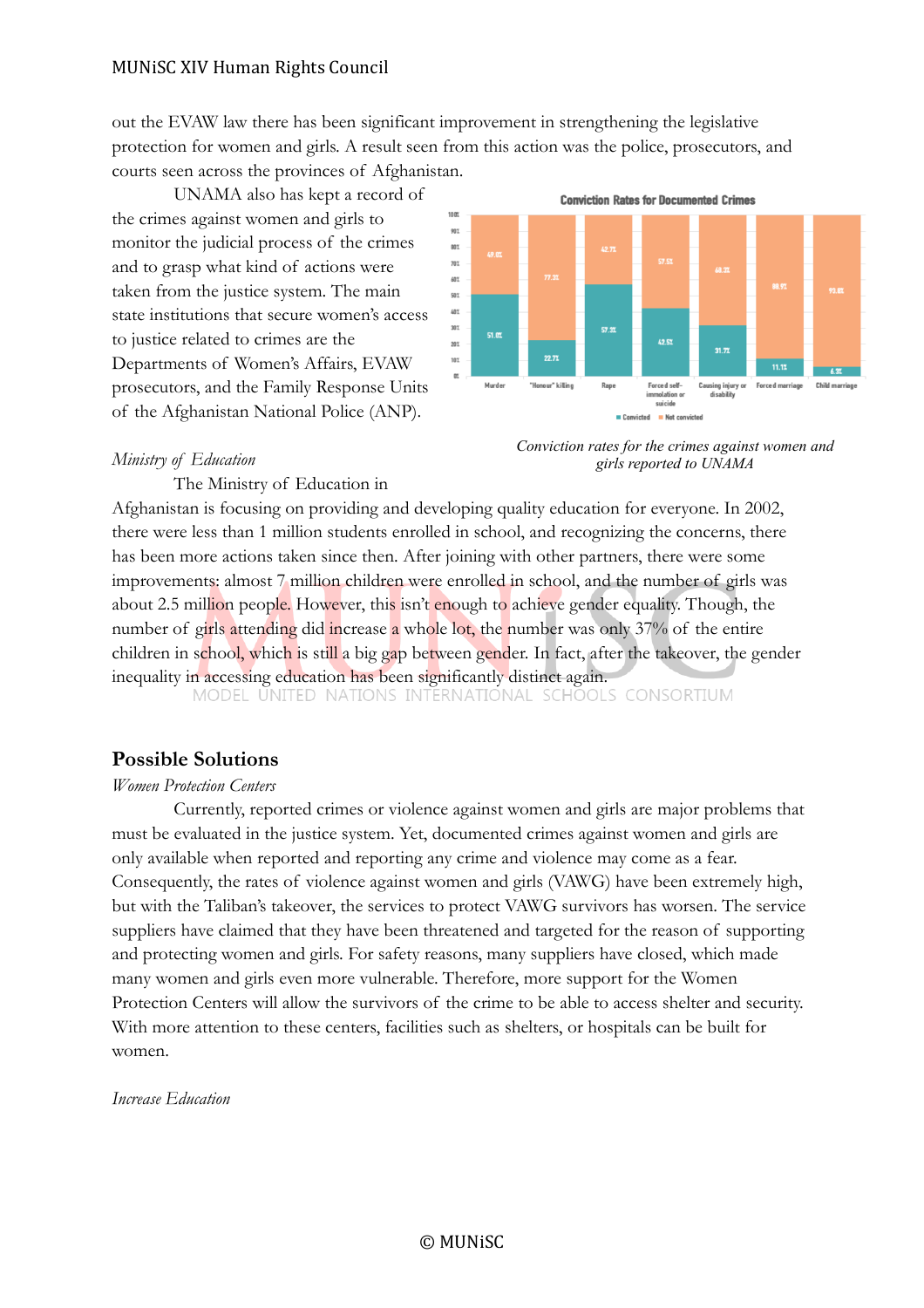## MUNiSC XIV Human Rights Council

After the takeover, education has been inaccessible to many girls. Although the Ministry of Education in Afghanistan shows improvement in allowing education to many children, they still lack support for maintaining. Only a minor amount from the national budget is allocated for education, and finding donorsw with long-term donation is also a challenge regarding Ministry funds. In addition, the insufficient number of staff that manages the Ministry restrain them from initiating effective



*People allowed back into secondary schools are boys and male teachers*

plans, policies, and programs. Thus, with more support for the institutions like the Ministry of Education in Afghanistan, the quality of education and the number of people enrolling in school could progress.

# **Glossary**

*Taliban:* a religious group that strictly follow Islamic ideology

*Mahram:* women's husband or male relative

*Burqa*: clothing worn by women, which covers the body from head to toe.

*Family Response Unit:* part of the Afghan National Police (ANP) that deals with domestic violence, female victims of crime. They are staffed with policewomen that were trained from UNAMA.

*Ministry of Education:* a department from the government that is responsible for matters relating to education